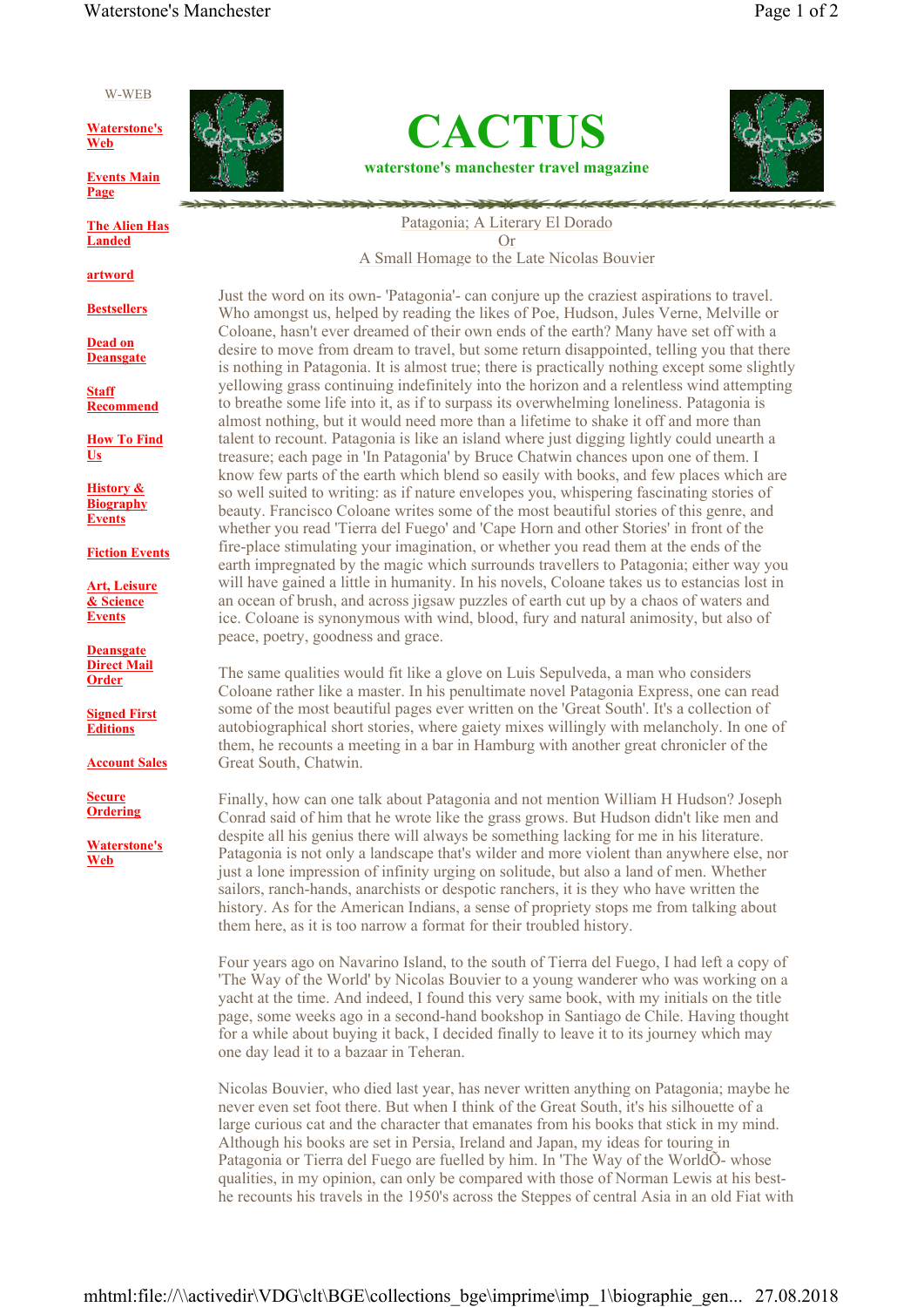one companion and a verse of Hafez written in calligraphy on the car. The book is like a phial full of condensed modesty, gaiety, lucidity and humanity that can only intoxicate. What I like maybe most about this madcap Swiss dreamer is the slowness with which he approaches things, and it's partly this which goes so well with what, in truth, I believe to be Patagonia - a world where above all one must take one's time.

At a time when Patagonia has become so popular- even fashionable- there still remains, fortunately, a good amount of space for slow strollers. One of the great opportunities in Patagonia is that one can be certain of extremely spectacular sights; for example the National Park of Torres del Paine, or the glacier Perito Moreno. Tourists with little time can, therefore, concentrate on certain places, and a good few years of purity still remain in this fabulous immensity. The sensational has never made a journey. However, it can take shape, with some brief moments of warmth or lightheartedness arising, at moments when one is least expecting it. In my case, such moments may only have touched my travel companions and me, but they have done so in an indelible manner. Patagonia, like many other regions with a hostile nature, has the virtue of reminding us of what is essential in life, but that concerns each one of us alone.

Pascal Belmas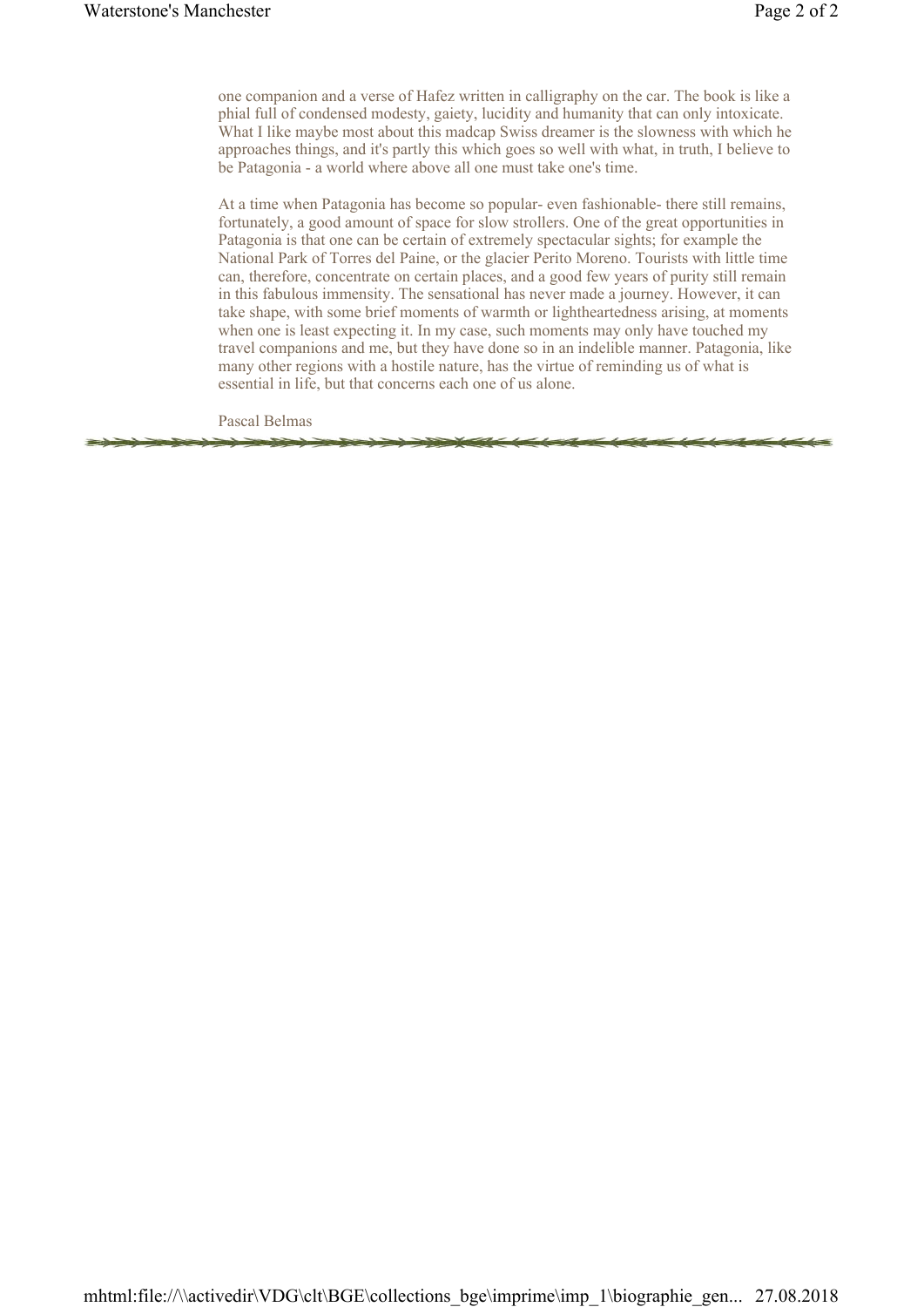# Internetowa Ksiêgarnia Techniczna - opis ksi<sup>1</sup>¿ki **http://www.techniczna.com.pl**

Tam naprawdê zaoszczêdzisz oko<sup>3</sup>o 10%!!!

| Turystyka                               |                            |  |  |  |
|-----------------------------------------|----------------------------|--|--|--|
|                                         | $ISBN:$ 83-86743-67-0      |  |  |  |
|                                         | $Tytu^3$ Oswajanie œwiata  |  |  |  |
|                                         | Autor Nicolas Bouvier      |  |  |  |
| $Wydawca \parallel \sum_{\text{Blanc}}$ | Oficyna Literacka Noir Sur |  |  |  |
| Wydanie                                 |                            |  |  |  |
| Seria                                   |                            |  |  |  |

*Nicolas Bouvier urodzi³ siê w 1929 r. w Genewie, gdzie te¿ zmar³ w lutym 1998. Po ukoñczeniu studiów prawniczych i literackich poœwiêci³ sie podró¿owaniu po œwiecie; ca³e swoje ¿ycie uczyni³ wielka podró¿¹. Sta³a siê ona tematem jego dzie³a literackiego, dziêki któremu Bouvier uchodzi za jednego z najlepszych pisarzy w swoim kraju. Od relacji poœpiesznych globtroterów dzieli je ca³a przepaœæ. "Oswajanie œwiata" wydano w 1963r. Wkrótce sta³o siê ono œwiêta ksiêg¹, bibli¹ tych, dla których podró¿e nie s¹ powierzchownym zwiedzaniem œwiata, lecz próba dotkniêcia istoty ¿ycia. Ksi¹¿ka opisuje z niezwyk³¹ wra¿liwoœci¹ i intuicj¹ podró¿ rozpoczêta w Genewie w czerwcu 1953 roku, a zakoñczon¹ na prze³êczy Chajber w grudniu 1954. Ilustrowana jest rysunkamiThierry Verneta, przyjaciela i towarzysza podró¿y.*

## CHCESZ KUPIÆ TÊ KSI¥¯KÊ ALBO DOWIEDZIEÆ SIÊ O NIEJ WIÊCEJ? **!!! KLIKNIJ TUTAJ !!!**

UWAGA w naszej ksiêgarni:

- W przypadku zamówieñ powy $\chi$ ej 150 z<sup>3</sup> nie p<sup>3</sup>acisz za dostawê ksi<sup>1</sup> $\chi$ ek
- Mogesz liczyæ na **promocyjne ceny** *(oko<sup>3</sup>o 10% taniej niż w innych internetowych i normalnych ksiêgarniach)*
- Codziennie powiêkszamy ofertê
- Znajdziesz pe<sup>3</sup>ne opisy ksi<sup>1</sup> jek wraz ze spisami treœci i opiniami czytelników
- $W$  prosty sposób odszukasz interesuj<sup>1</sup>ce Ciê pozycje
- Wkrótce dodaktowe atrakcje, zni¿ki i mo¿liwoœci.

*TEKSTOWA LISTA OFEROWANYCH KSI¥¯EK*

Ksiêgarnia Techniczna w Krakowie 31-118 Kraków, ul. Podwale 4 tel. +48 (12) 422 48 09 e-mail biuro@techniczna.com.pl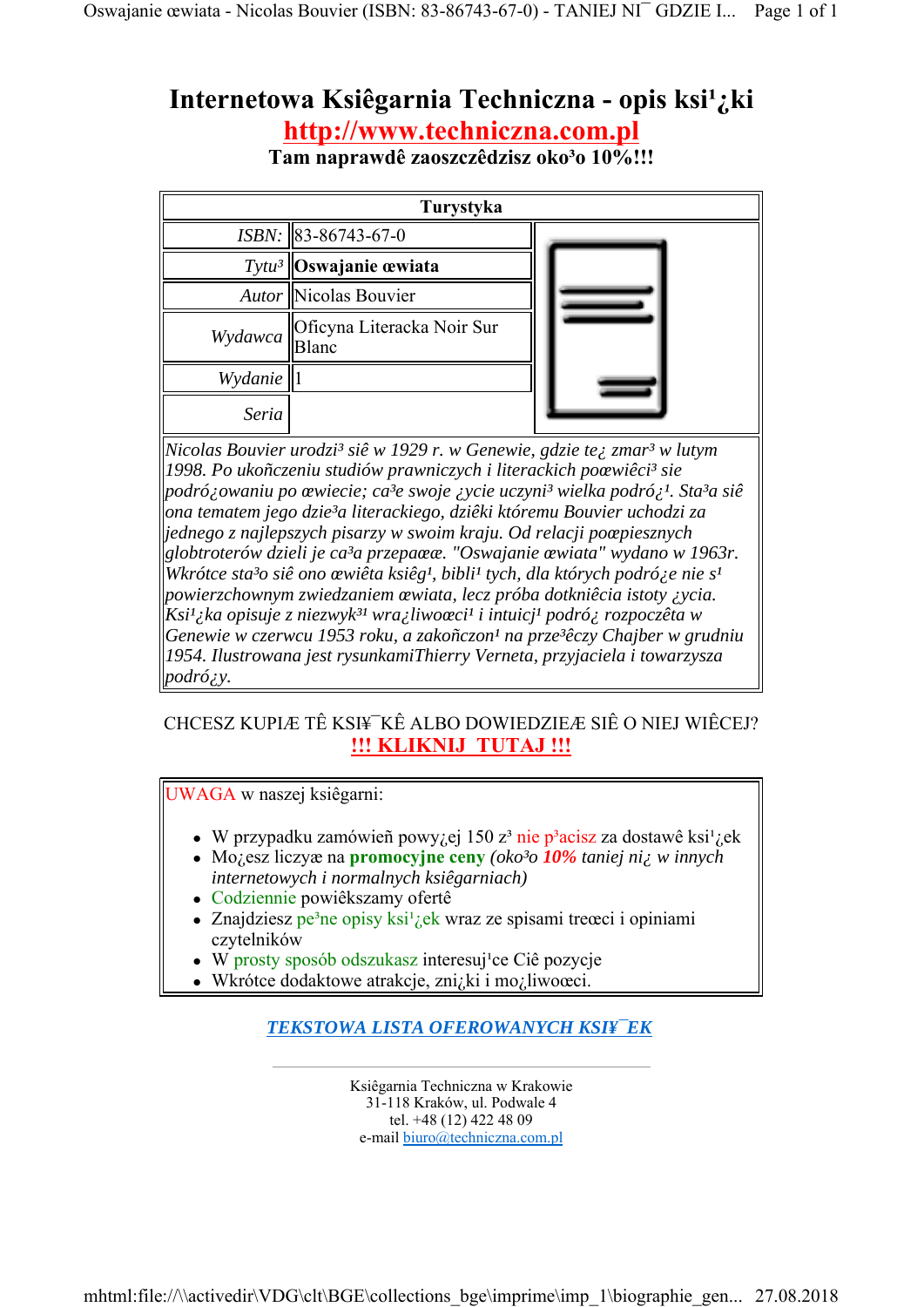| Bibliographie Catalogue | Index des écrivains  |
|-------------------------|----------------------|
|                         | (bio-bibliographies) |

# Nicolas Bouvier (biographie)

Né à Genève le 6 mars 1929, Nicolas Bouvier, sa licence à peine en poche, bourlingue sur le continent asiatique qui ne cesse d'exercer sur lui un mystérieux pouvoir, pas toujours bienfaisant d'ailleurs. De ces voyages, il retiendra de nombreuses observations sur des feuilles de route qui constituent ses chroniques de voyage. On pourra lire l'incontournable *Usage du monde* qui est devenu le livre culte de la nouvelle génération des écrivains voyageurs, ainsi que *Japon, Chronique japonaise* (1975), *Le Poisson-Scorpion* (1982, prix de la Critique); et récemment, alors que son regard se tourne aussi vers l'Europe et l'Amérique *Journal d'Aran et d'autres lieux* (1990); *Le Hibou et la Baleine* (1993).

Nicolas Bouvier est également documentaliste et photographe pour la presse et l'édition.

Contact : swissadm@chass.utoronto.ca © 1997 L'Association pour l'étude des lettres romandes et le Département d'Études françaises de l'Université de Toronto / Clover Hill / 50, St. Joseph Street / Toronto, Ontario / Canada M5S 1J4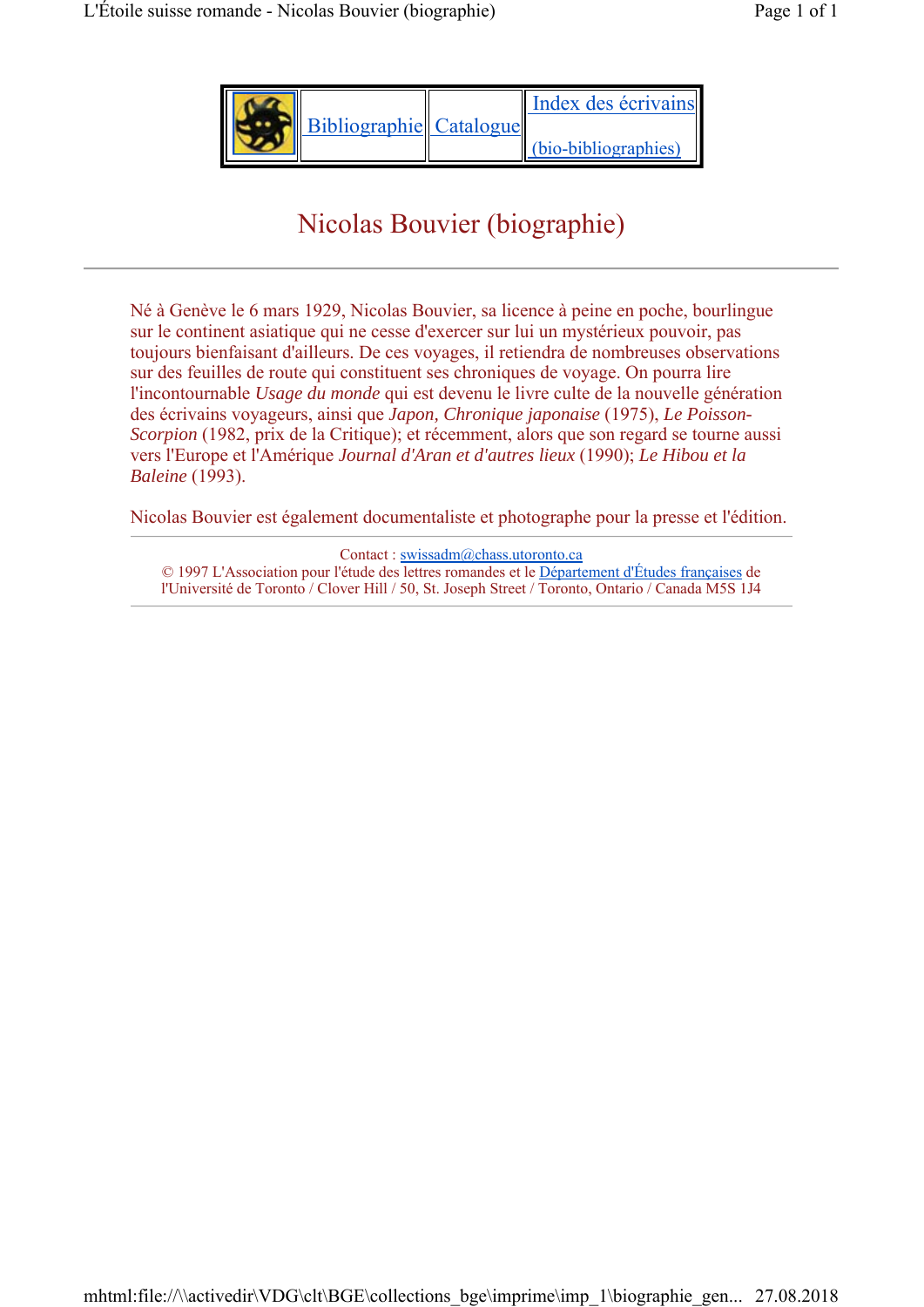.

" Toutes les manières de voir le monde sont bonnes, pourvu qu'on en revienne. " [L'usage du monde]

Lire, lire à s'en faire péter les yeux, dévorer romans et nouvelles, atlas et biographies. Les premiers voyages de Nicolas Bouvier s'effectuent dans les bibliothèques. Il pressent que la fascination de l'ailleurs ne peut s'honorer qu'inscrite dans le " savoir ", que sans cet outil il ne pourra saisir le véritable sens du monde qui l'appelle. Il s'enrichit de l'expérience de ses frères en errance, se constitue une dette à vie auprès des Xénophon, Marco Polo, London, Conrad, Cendrars, Michaux et tant d'autres en faisant siennes leurs impressions du monde. D'instinct, il sait que la musique entre à coup sûr et bien plus directement dans cette zone du sensible interdite à l'écrit et au dit. Pour franchir cette impalpable limite, il étudiera le piano, hésitera à lui consacrer sa vie et fera pour finir le choix du déplacement dans l'espace, trop attiré par le monde et le genre humain.

En 1946 il a 17 ans, les frontières s'ouvrent. Il part, traverse l'Europe en cendres et va se perdre quelques mois en Laponie, au nord du cercle polaire. Dans ces étendues faites de peu, il rencontre la terre et ses horizons infinis. A son père qui le laisse faire et l'encourage, il promet un compte rendu du voyage. Pour cela, il emporte ses outils : carnet de notes et appareil photographique. Ces graphies seront à l'origine de l'œuvre.

De 1953 à 1956, il est sur la route qui le mène de Genève à Tokyo. Dans une société occidentale où tout va de plus en plus vite, il prend le temps : celui de l'Orient ; le temps de rencontrer les hommes, leur histoire, la nature des pays qu'ils habitent, leurs musiques et la couleur de leurs yeux. En les sondant, il se sonde ; en les découvrant, il se découvre. Et dans le temps qu'il s'offre, il se forge une écriture de liberté, de bonheur et d'une malicieuse érudition, une écriture qui ne cesse de voyager entre la mémoire, le présent et le carnet de notes, entre l'image prise au gré du voyage et l'image de soi, qui se nourrit de la poussière de la route et de celle des bibliothèques. Dans cet exercice de restitution, il ne reste que l'essentiel, lavé, purifié, débarrassé de l'inutile. Nicolas Bouvier nous donne à voir le monde qu'il a rencontré, simplement, en poète. Avec justesse, il nous rappelle le peu que nous sommes, tous différents, tous uniques et tellement fragiles.

Pour la première fois une sélection de photographies de Nicolas Bouvier est rassemblée en un livre. Images essentielles qui font résonner les mots. Ici, le rapport entre poésie et photographie s'instaure et restaure un dialogue entre deux modes d'expression auxquels il tenait particulièrement. Parmi les textes, un inédit : " En Topolino sur la route d'Agra ", seul témoignage écrit de la descente de l'Inde ; et deux petites nouvelles de jeunesse écrites en 1951 pour accompagner douze estampes de Thierry Vernet. Compagnon de route et ami de toute une vie, le peintre nous donne dans les quelques esquisses réunies la mesure d'une sensibilité complice, partagée, fraternelle.

Viendront d'autres voyages, quelques perles égrenées en poèmes dans *Le dehors et le dedans*, des saluts aux pérégrins de Suisse et d'ailleurs, le choix d'images qui à elles seules tiendront des albums. Ici, comme les axes d'une boussole, quatre thèmes principaux sont choisis en points cardinaux : le temps, l'espace, l'amour, la mort. Ce livre est un point de départ, une invitation au voyage dans l'œuvre de Nicolas Bouvier.

#### **Pierre Starobinski**

Toute reproduction interdite - © Le Culturactif Suisse - admin@culturactif.ch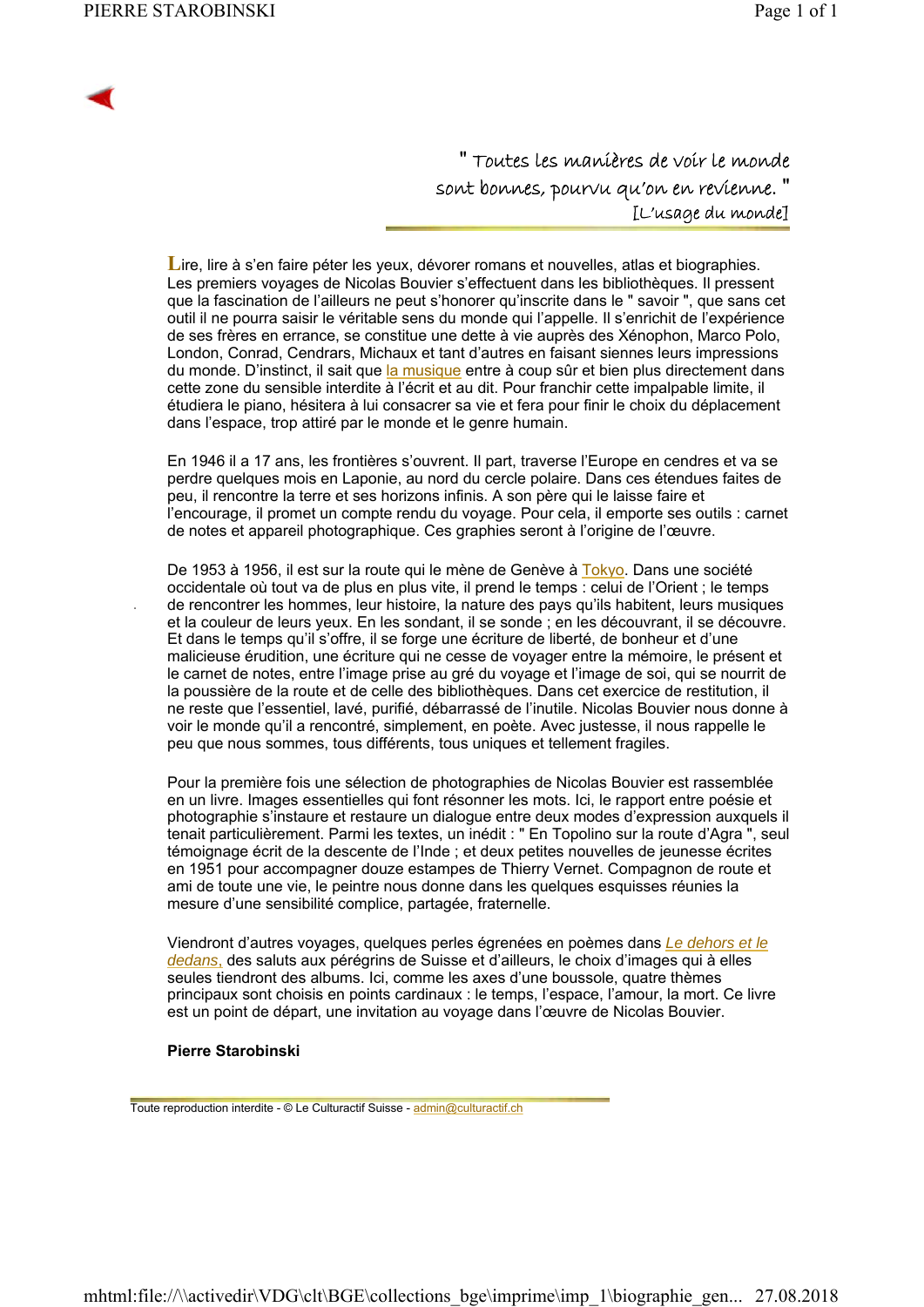*WEBDD* 

# **L'échappée belle**

Il disait que le voyage érode et peut-être est-ce à son contact qu'il s'est épuisé. Mardi, Nicolas Bouvier s'est éteint à Genève.

Il y a bientôt trente ans de cela, sur une île au large des côtes coréennes, Nicolas Bouvier s'était arrêté devant des tombes chamaniques. Paysage bosselé et d'un vert tendre. Lumière matinale. Quelque chose de léger qui flotte dans l'air. Rien dans ce cimetière qui évoque le châtiment, la douleur, mais une sorte de béatitude ensommeillée à laquelle on s'accorde sereinement. C'était un lieu parfait, d'une simple évidence, comme il s'en présente parfois au voyageur disponible qui se laisse conduire par la route. Nicolas Bouvier avait alors pensé: *«Je reviendrai mourir ici.»*



Nicolas Bouvier n'est pourtant pas mort en Corée mais à Genève où il était

né, en mars 1929, et on reste devant cette disparition avec le sentiment d'une dette énorme. «L'usage du monde», «Chronique japonaise», «Le poisson scorpion», «Journal d'Aran et d'autres lieux», «Le dehors et le dedans»... Ces livres nous ont fait aimer le monde, nous l'ont rendu moins étranger, un peu plus fraternel et habitable. C'est une oeuvre dense et forte, dans laquelle on respire, qui prend le large, offre des bonheurs de lecture à chaque ligne, mais où tremble également une conscience inquiète: celle d'un homme qui, aussi loin qu'il soit allé, n'a jamais eu l'intention de se fuir. «L'usage du monde», son premier livre, traverse les pays balkaniques, les vastes terres anatoliennes, l'Iran et l'Afghanistan avant d'arriver à ce constat: *«Comme une eau, le monde vous traverse et pour un temps vous prête ses couleurs. Puis se retire, et vous replace devant ce vide qu'on porte en soi, devant cette espèce d'insuffisance centrale de l'âme qu'il faut bien apprendre à côtoyer, à combattre, et qui, paradoxalement, est peut-être notre moteur le plus sûr.»*

On passe son enfance le nez dans les atlas, derrière les murs de la bonne société genevoise, et on se retrouve un jour dans une Fiat Topolino zigzaguant sur les routes d'Asie centrale. Comme Charles-Albert Cingria, Blaise Cendrars ou Ella Maillart, Nicolas Bouvier appartient à cette Suisse vagabonde qui n'a jamais eu beaucoup de goût pour les ambiances confinées et les macérations locales. Comme Paul Valéry, il a par ailleurs toujours eu le sentiment que l'Europe n'est pas grand-chose d'autre qu'un petit promontoire de l'Asie.

Sa première échappée belle («L'usage du monde»), en 1953 et en compagnie du dessinateur Thierry Vernet, l'entraîne donc vers l'Est, à travers cette continuité, pas seulement territoriale, qui nous relie intimement aux extrémités de l'Asie jaune. Au-delà il y a encore le Japon: celui que Bouvier retrace dans les «Chroniques japonaises», léger, drôle, terriblement aimable avec ses temples et ses bordels, plus proche de Rabelais que de Mishima. Plus loin on quitte l'Orient pour l'Occident: Bouvier attendra la soixantaine avant de se risquer en Amérique.

Iconographe et écrivain, Nicolas Bouvier fut plus discrètement porté par une âme de musicien. Devant la beauté du monde, il voulait *«ouvrir l'oeil pour rendre justice aux choses, dresser l'oreille pour déchiffrer la musique qui seule les fait tenir ensemble...»* («Le poisson scorpion»). Mais les mots peuvent-ils rendre quelque chose de cette musique? Chez Bouvier, l'écriture fut toujours une longue patience. Il lui fallait attendre que les souvenirs décantent, rassembler ce qui était dispersé, et se mettre à l'établi. Son oeuvre n'est pas large, moins de dix livres, mais sculptée avec une précision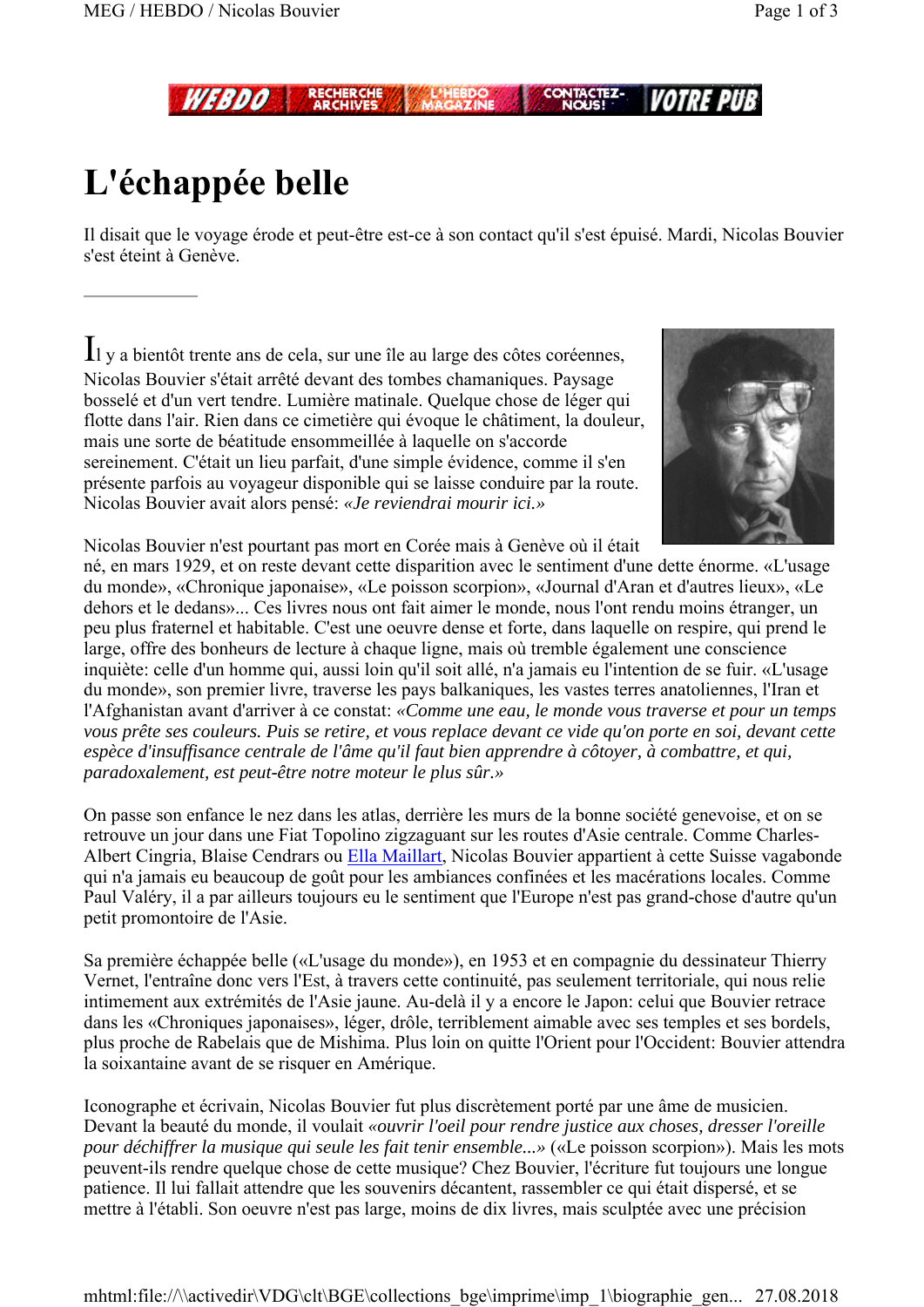d'orfèvre et finement concentrée.

On aurait tort d'imaginer le voyage comme un agrément. Chez Bouvier, il vide, use, érode, épuise, tanne la peau, détraque le corps, entame la chair, fait chèrement payer la liberté intérieure qu'il délivre malgré tout. A la fin du «Poisson scorpion», récit fiévreux et halluciné d'un séjour à Ceylan, figure cette citation de Louis-Ferdinand Céline: *«La pire défaite en tout c'est d'oublier et surtout ce qui vous a fait crever.»* Mais le voyage ramène aussi à l'essentiel, apprend la frugalité, dépouille, rend poreux, allège.

Paradoxalement, c'est par cette approche du vide que s'éprouve pleinement la connivence avec le monde. Il y a parfois, dans les voyages de Bouvier, des creux où le temps lui-même paraît suspendu. Comme cette arrivée en Iran: *«Un soir, on atteint une ville déjà obscure où de minces balcons à colonnes et quelques dindons vous font signe. On y boit avec deux soldats, un maître d'école, un médecin apatride qui vous parle allemand. On bâille, on s'étire, on s'endort. Dans la nuit la neige tombe, couvre les toits, étouffe les cris, coupe les routes... et on reste six mois à Tabriz, Azerbaïdjan.» Michel Audétat*

*Les Editions Zoé viennent de rééditer les poèmes de Nicolas Bouvier, «Le dehors et le dedans».*

## **«Il doit rester un petit noyau d'obscurité»**

Le 5 décembre dernier, Nicolas Bouvier nous accordait un dernier entretien, paru dans le supplément littéraire. Pour un thème qui l'habitait tout entier: la poésie. Extraits.

«La poésie n'est pas un attelage que l'on mène à sa guise mais plutôt la soudaine, imprévisible éclosion de bulles de champagne. Elle m'est plus nécessaire que la prose parce qu'elle est extrêmement directe, brutale - c'est du full-contact!

»Je ne pars jamais des mots pour aller aux choses, toujours l'inverse. Un travail d'établi... trouver le mot qui rende justice à une sensation forte, originelle - donc partageable avec chacun - une sensation dont le coeur bat encore.

»Même dans un poème achevé, il doit rester un petit noyau d'obscurité, deux ou trois mots dont on n'a pas percé le sens, sans quoi il n'y a pas de lecture aveuglante.

»La poésie fait irruption, c'est un mauvais rôdeur, un cambrioleur. Si vous recevez le monde de plein fouet, ça dérange et en même temps ça ravit. Ça a l'air contradictoire, mais pas du tout: il y a le choc et il y a le ravissement (au sens étymologique). On est enlevé comme des voyageurs par les brigands.

»Il existe des couples de mots comme des particules lourdes, quelque chose qui transcende non pas le quotidien (car il est poétique) mais balaie les catégories qui régissent le quotidien, et sont comme des tiroirs où fourrer ce qu'on gère mal, sûr que ça ne bougera plus, sûr que les fantômes ne ressortiront plus la nuit...

»Incitation à la brièveté: dire bonjour, lancer un gros caillou et se barrer. C'est ce que la vie vous fait sans cesse - à chacun d'en tirer une leçon, si jamais il y en a une.

»Une autre fonction de la poésie, c'est la conjuration, l'exorcisme. On l'utilise pour tâcher de faire face, de tenir à distance une menace, comme des mantras indiens.

»En compagnie, se lever tout à coup, et dire, simplement dire, un poème - comme une poire mûre qui tombe. C'est ainsi que la poésie doit être utilisée, sans prétention littéraire ni salonarde. Un usage encore fréquent dans les pays de poésie; au Japon, si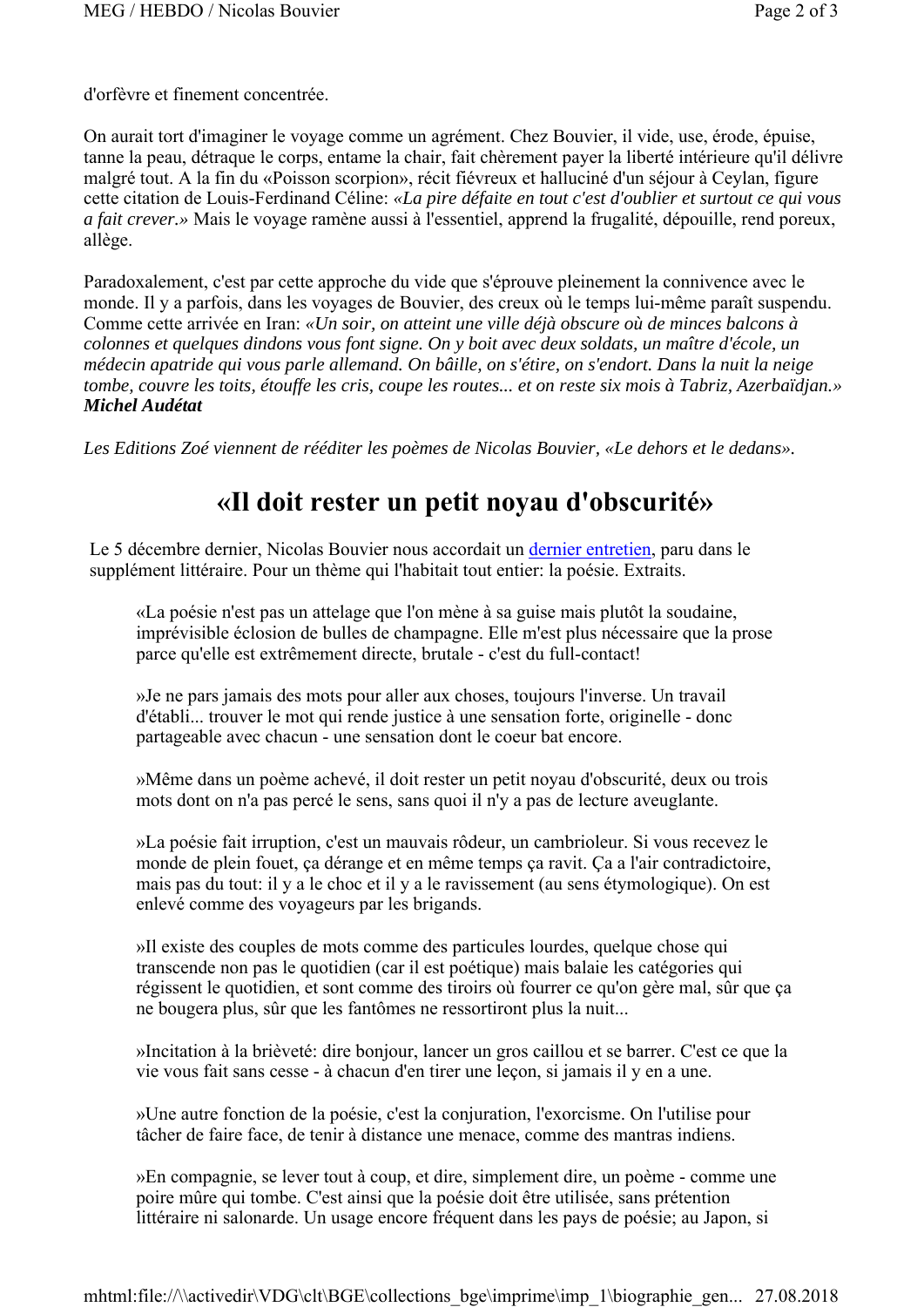vous commencez à réciter un haïku, il y a de bonnes chances que les paysans sachent la deuxième et la troisième ligne. Et en Iran, les poèmes soufiques que les paysans illettrés connaissent, voilà qui remet l'église au milieu du village.

»Les grands musiciens allemands ont posé leur musique sur des poèmes sortis des auberges. Les "Lieder eines fahrenden Gesellen"sont des chants de compagnons qui se retrouvaient à la pinte. Pas de la culture professorale: c'était de souche, et partageable.

»Je préfère la poésie qu'on peut chanter. Il y a des couples admirables, Ferré/Aragon, c'est sublime. En France, la poésie s'est réfugiée là, loin de cette poésie exsangue, un peu blanche, des écoles littéraires. Brassens, Barbara, les Frères Jacques, ces chansons sont de purs chefs-d'oeuvre. "Général à vendre", je peux vous le réciter, et ça peut se chanter aussi! Pas les vers de Lamartine. Liée au chant, à la scansion, la poésie n'est pas prisonnière du signe écrit.

»Le poète iranien Hafiz - ou est-ce Nizami? - résume tout en une phrase:"Si le sage ignore encore les secrets de ce monde, je me demande de qui le cabaretier peut les avoir appris."»

Et Nicolas Bouvier marmotte en persan un quatrain de Ghazal. *Propos recueillis par Jacques Poget*



**du 19 mai au 23 août 1998**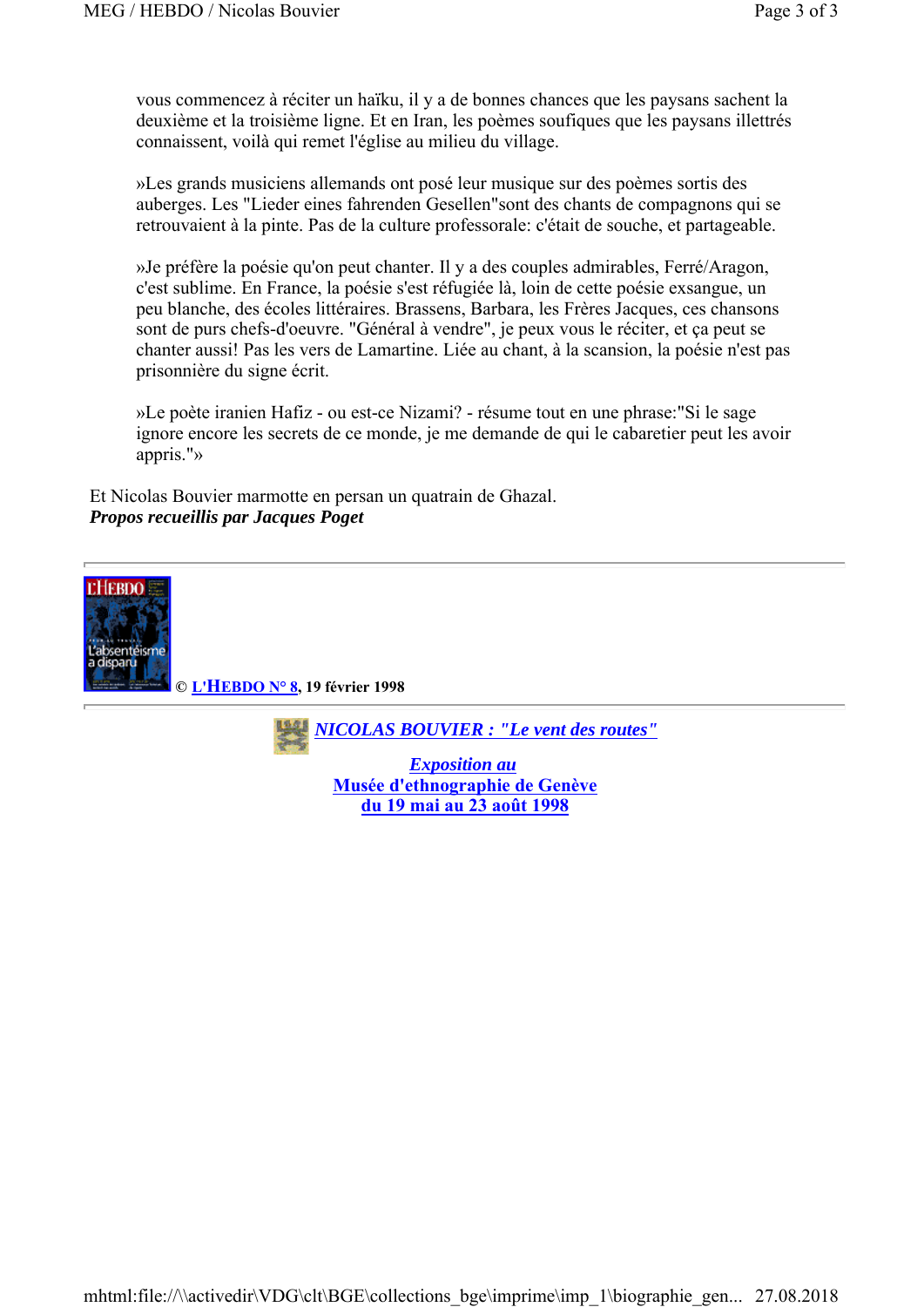**Le dernier No Abonnement Essai gratuit Rechercher Domaine Public**

*Culture - DP 1333 - 26.02.1998*

## **Hommage: Transit Nicolas Bouvier, poète et écrivain**

Meizoz Jérôme

Cathédrale Saint-Pierre, vendredi dernier, proches, amis ou lecteurs anonymes, ils sont plusieurs centaines à être venus rendre un dernier hommage à l'écrivain Nicolas Bouvier. L'auteur du Poisson-Scorpion, l'imagier subtil de Chronique japonaise est devenu l'incontournable star de la littérature voyageuse. Mais il serait réducteur de ne garder de lui que l'image du baroudeur aux mille carnets. Bouvier s'est donné une prose baroque et charnelle qui dépasse de loin le simple récit du voyage. Sa poésie, récemment rééditée dans Le Dehors et le Dedans (Zoé) s'apparente à la fois à la ballade qu'affectionnait Cendrars, et au poème-instant (le modèle haïku) qui célèbre l'événement d'être en vie. En automne 1995, Bouvier recevait le Grand Prix Ramuz pour l'ensemble de son ouvre. Son discours de remerciements, publié dans le Bulletin de la Fondation C. F. Ramuz, en 1996, parlera mieux que tout commentaire : «Il serait tout à fait spécieux d'opposer l'écriture nomade à l'écriture sédentaire. Elles sont complémentaires et les Ð illuminations ð ne sont pas le monopole des semelles de vent de Rimbaud, mais peuvent survenir aussi bien dans la cellule d'un moine cistercien, dans l'ermitage d'un bonze japonais, au fond d'un verre d'alcool blanc, dans le passage d'un col (et tout change) ou dans le lit d'une dame. à chacun ses sésames et ses vertiges pour décoder une réalité constamment polyphonique et dont nous n'avons, par insuffisance d'âme, qu'une lecture monodique. Nous ne lisons qu'une ligne de la partition, sauf dans ces instants indicibles d'unité retrouvée, où le cour se brise et où l'on reste, pour toujours, sans voix. Il y a vraiment un abîme entre le Grand Larousse et l'impossible formulation du bonheur».

Un grand poète a passé.

Jérôme Meizoz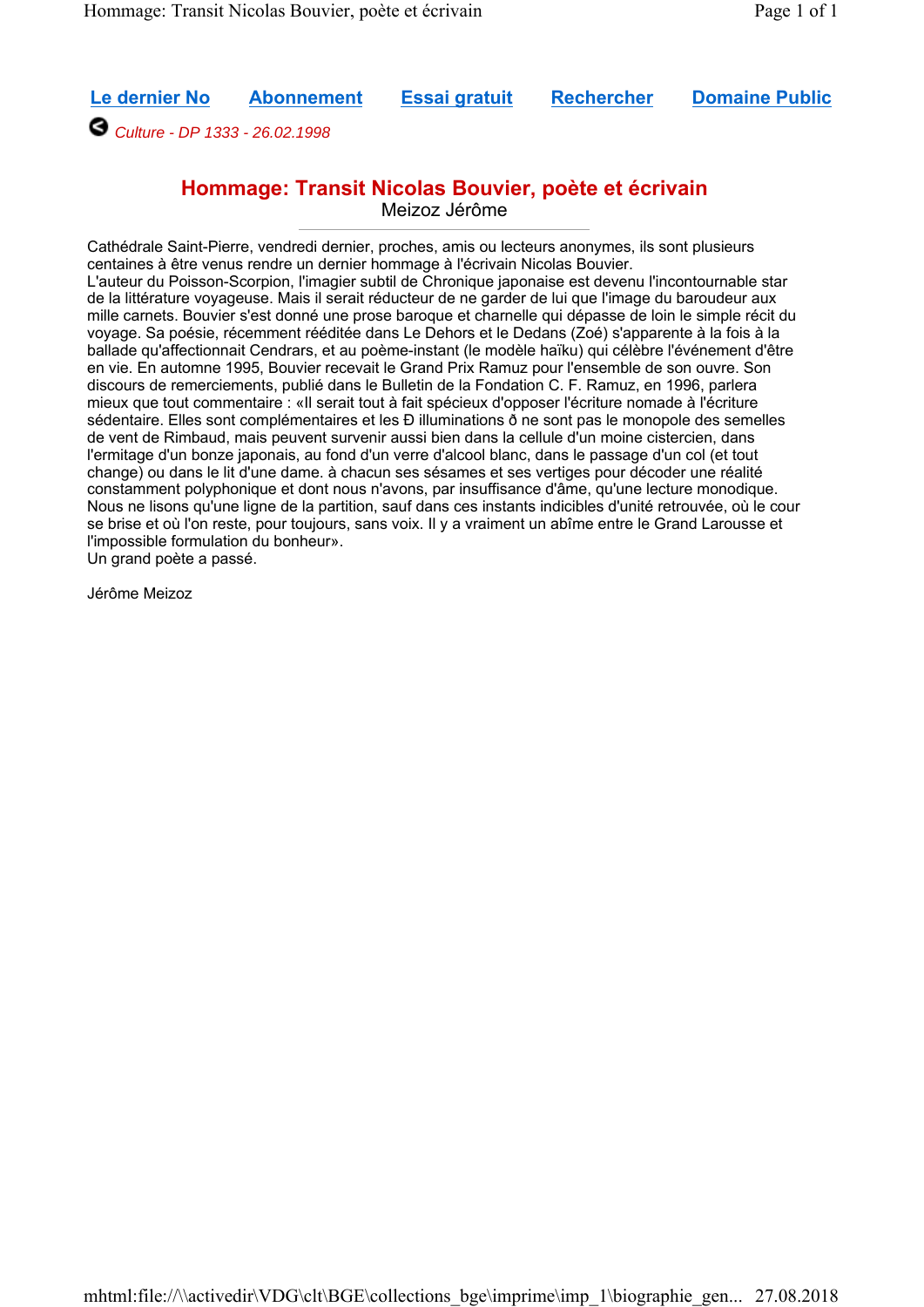## Prix de la Ville de Genève 1987

## **Prix de Littérature**



**Nicolas Bouvier,** documentaliste-iconographe, écrivain et grand voyageur. Les nombreux séjours qu'il effectuera en Orient et en Extrême-Orient élargiront son horizon intellectuel et surtout lui feront prendre conscience que le voyage ne procède pas seulement d'un exotisme mais d'une découverte intérieure.

*L'Usage du monde* (1963) est le livre d'un lent itinéraire des Balkans aux confins de l'Inde. Dans *Chronique japonaise* (1975), l'écrivain revit son expérience de la culture nippone tandis que *Le Poisson-Scorpion* (1982) est le livre du désespoir d'un séjour forcé à Ceylan. Enfin, à travers *Journal d'Aran et d'autres lieux* (1990) et *Le Hibou et la Baleine* (1993), Nicolas Bouvier regarde du côté de l'Europe et de l'Amérique.

## **Prix des Sciences**



**Marcel Golay,** ingénieur et professeur d'astronomie et d'astrophysique, devient directeur de l'observatoire de Genève en 1956. Membre de plusieurs groupements scientifiques, il est nommé Vice-doyen de la Faculté des sciences en 1983.

Marcel Golay fut également Rédacteur en chef des revues *L'Homme et l'Espac*e (1961-1964) et *Sciences et industries spatiales* (1964-1972). Il est notamment l'auteur du livre *Introduction to astronomical photometry.*

## **Prix des Arts du spectacle**

**Benno Besson,** homme de théâtre, fonde en 1942 une troupe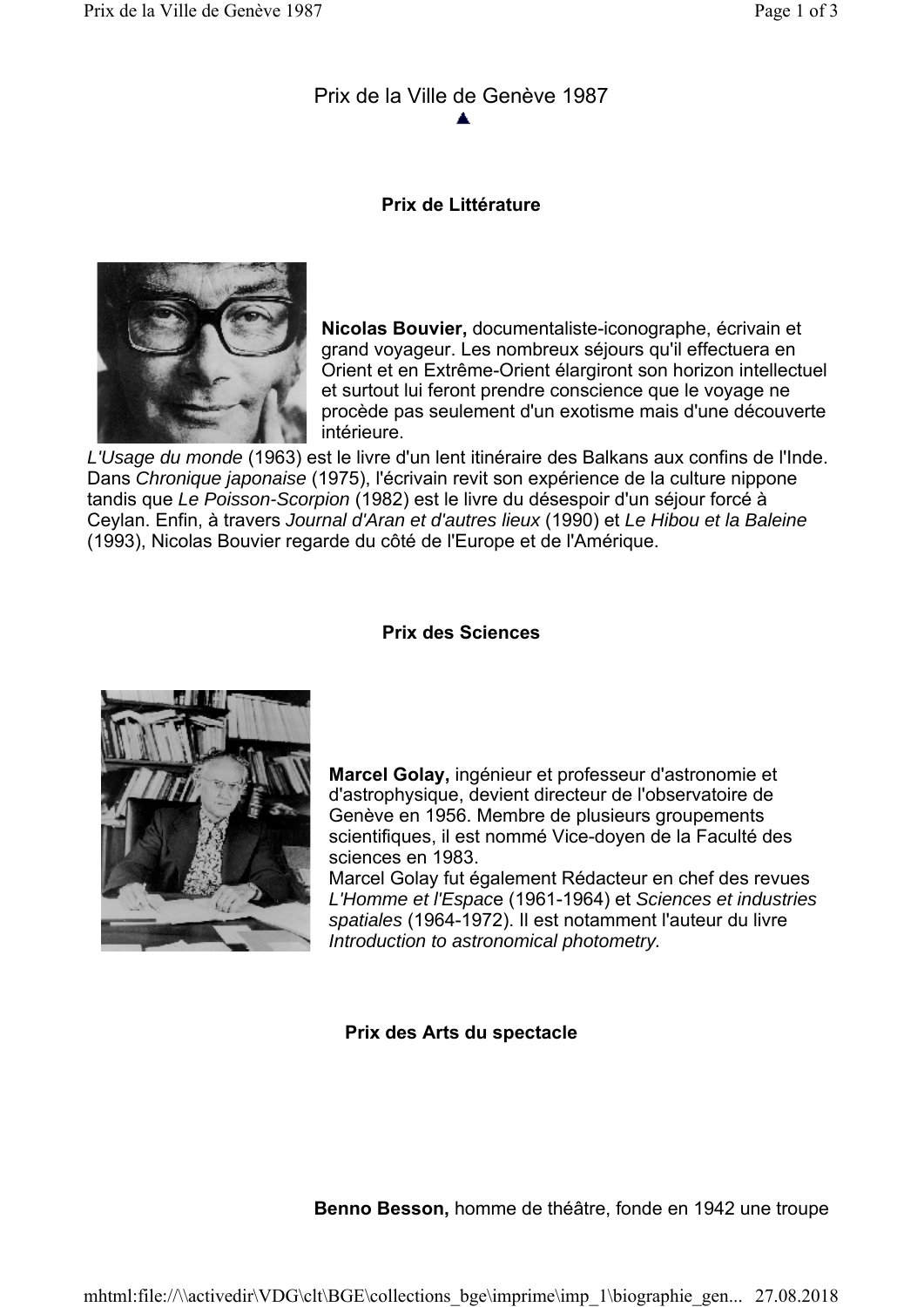

de comédiens amateurs et adapte dans un ancien cinéma les *Trois Soldats* (1944), le conte pour enfants de Brecht. Parallèlement à ses activités théâtrales, il étudie les langues et littératures française et anglaise à l'Université de Zurich. En 1948, il rencontre Brecht et le rejoint un an plus tard à Berlin où il est d'abord son assistant avant de devenir l'un des metteurs en scène les plus marquants du Berliner Ensemble.

En 1969, il assure la direction artistique de La Volksbühne et, tout en vivant à Berlin-Est, sillonne l'Europe, créant des spectacles comme *Le Dragon* où le conte se mêle à la satire sociopolitique.

En 1977, Benno Besson quitte l'Allemagne de l'Est, devient metteur en scène indépendant avant de prendre la direction de la Comédie de Genève (1982-1989).

### **Prix des Arts plastiques**



**Jean Mohr,** photographe, fit ses débuts dans la presse locale et les organisations caritatives, illustrant des programmes sur la faim, la misère, le déracinement, s'adonnant à un travail souvent anonyme. Jean Mohr a travaillé en tant que délégué du CICR (1948-1950), puis pour l'UNRWA (1950) pour couvrir les camps de réfugiés palestiniens du Moyen-Orient.

A l'occasion d'une tournée universitaire, il réalise un film sur le sud algérien (1952), puis devient photographe pour la *Tribune de Genève*. De 1956 à 1978, il mène une intense activité professionnelle, accomplit de nombreux voyages pour le compte d'organismes internationaux.

Par la suite, Jean Mohr se concentre sur des thèmes plus précis et cherche à mener un travail plus en profondeur. D'autres activités prennent alors de l'importance: expositions, conférences, écriture. Il réalise plusieurs livres confrontant textes et photos, en particulier avec John Berger (*Une autre façon de raconter*, 1981) et Edward Saïd (*After the last sky*, 1986).

**Prix des Sciences humaines**

**Ella Maillart,** écrivain connue pour ses longs périples en Asie centrale. Ses aventures commencent avec son voyage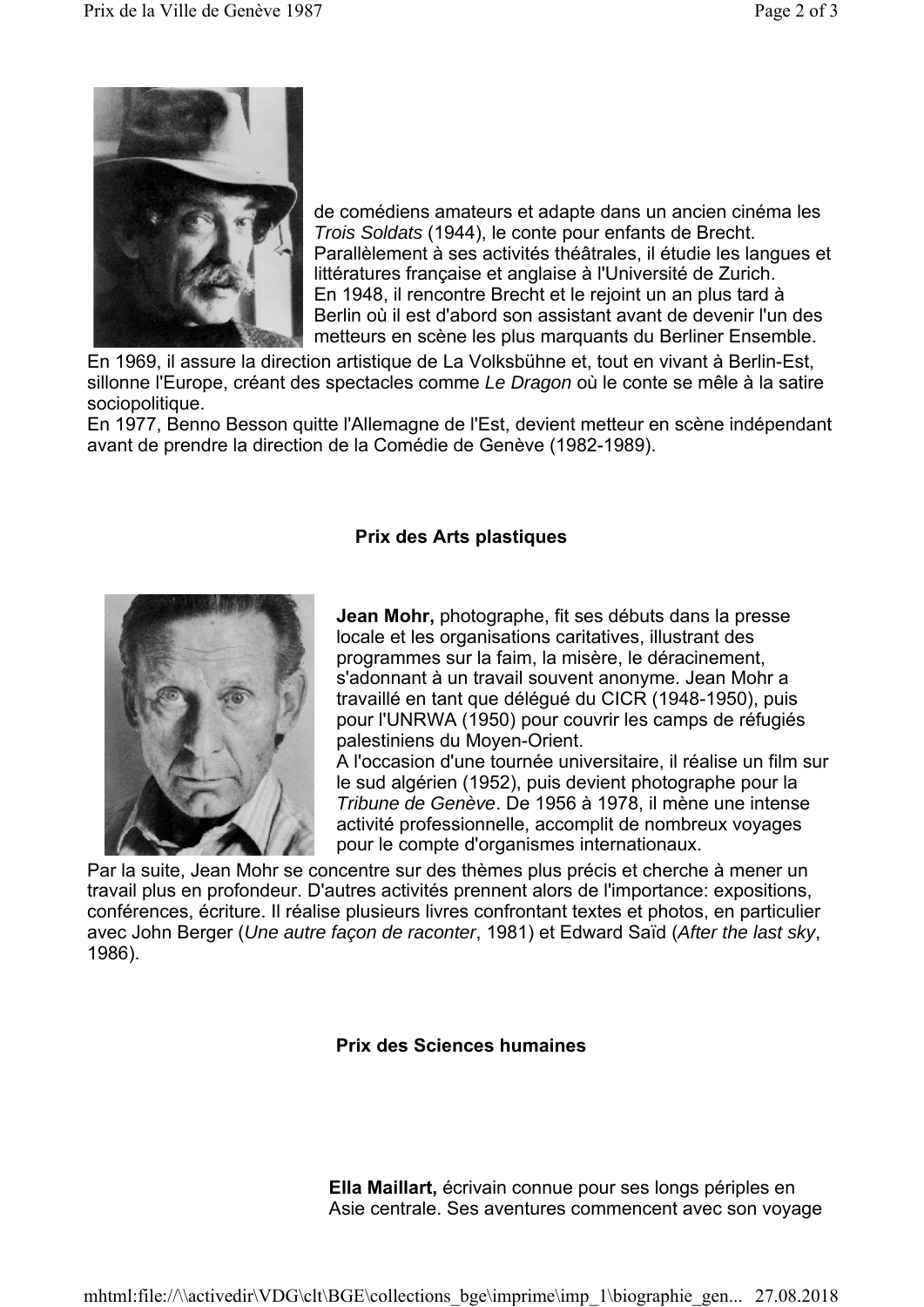

en Russie soviétique (*Parmi la jeunesse russe*, 1930), se poursuivent au Turkestan (1932) d'où la jeune femme revient par Alma-Ata, Tachkent, Samarcande, Boukhara, Khiva, Kazalinsk (*Des Monts célestes aux Sables rouges*). Elle voyage ensuite de Pékin à Delhi (*Oasis interdites - De Pékin au Cachemire*, 1937) en empruntant la Route de la Soie, puis parcourt l'Iran et l'Afghanistan (1939).

Lorsque survient la seconde guerre mondiale, Ella Maillart s'isole cinq années dans une hutte au sud de Madras pour y suivre des enseignements spirituels. A son retour en Suisse, elle se met à enseigner sa «philosophie du voyage» aux adeptes du tourisme culturel qu'elle accompagne et guide sur le continent asiatique.

## **Prix de Musique**



**Pierre Segond,** compositeur et organiste issu de plusieurs générations de pasteurs, est l'un des meilleurs représentants de l'école d'orgue genevoise. Formé au Conservatoire de Genève (1932-1934) auprès de maîtres comme Henri Gagnebin et Alexandre Mottu, Pierre Segond parfait son instruction musicale à Paris où il obtient le premier prix d'orgue et d'improvisation du Conservatoire. L'organiste se fait connaître par son art d'interpréter les chorals de Bach. De 1940 à 1985, il est professeur au Conservatoire de Genève.

Dès 1942, date de sa nomination en tant qu'organiste de la Cathédrale Saint-Pierre à Genève, Pierre Segond est souvent invité comme soliste dans des festivals européens ou en tant que juré de concours internationaux.

**[ Page d'entrée ] [ Rétrospective 1947-1995 ] [ Prix de la Ville de Genève 1999 ]**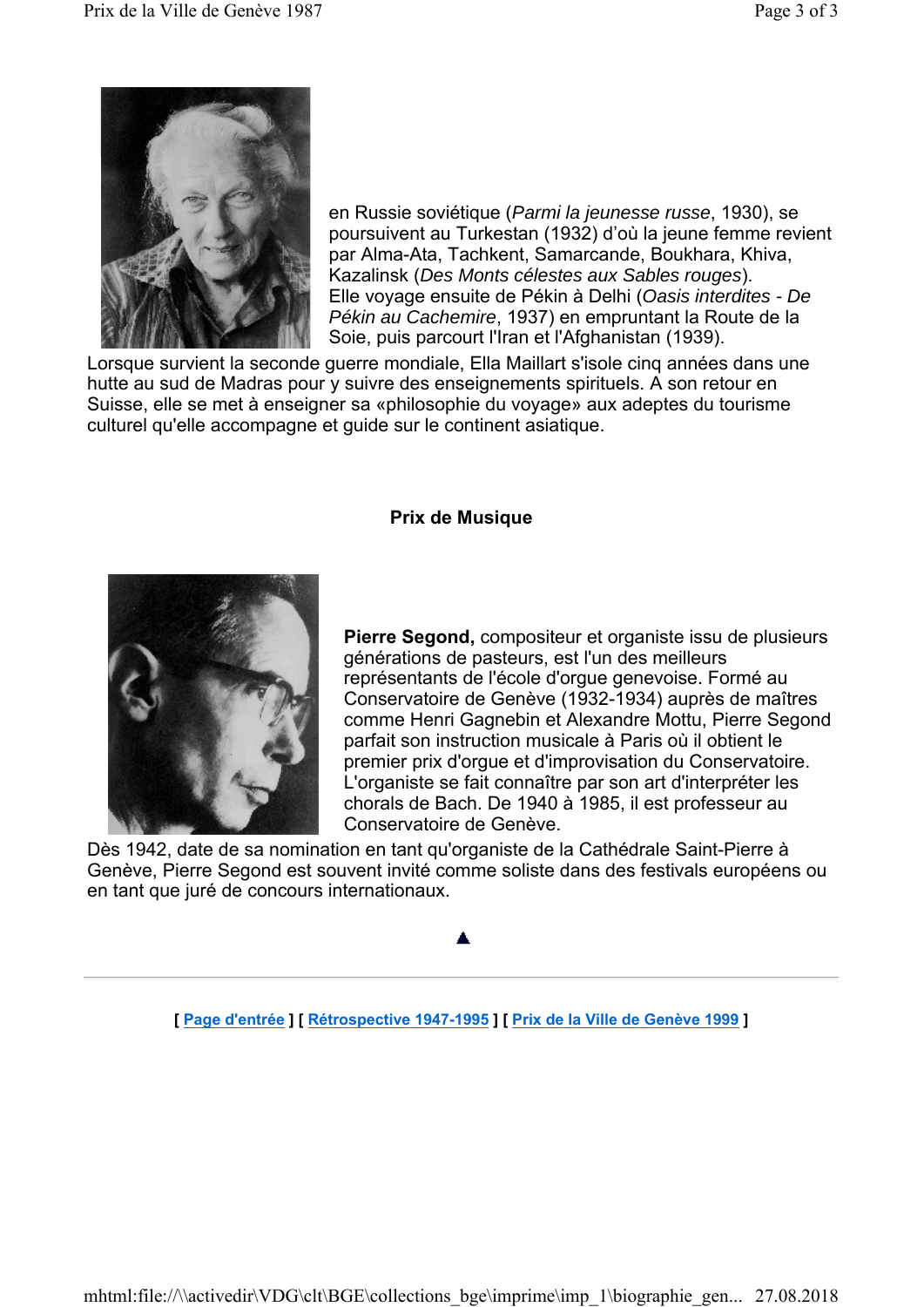

- **O** rient et Occident du corps
- S**S** ouffrance
- **M** écanique-fluide
- **C** orps sacré, Corps profane
- **L** e Dehors et le Dedans
- **L** a Mort
- **L** e Corps fragmenté

**Un livre**: Le Corps, miroir du monde Pierre Starobinski: Avant-propos Jean Starobinski: Introduction **Une exposition:** Fondation Verdan Pierre Starobinski: Souvenirs ... P. Starobinski: Une histoire de séduction Nicolas Bouvier, iconographe Bulletin de commande -Collaborations © Le Culturactif Suisse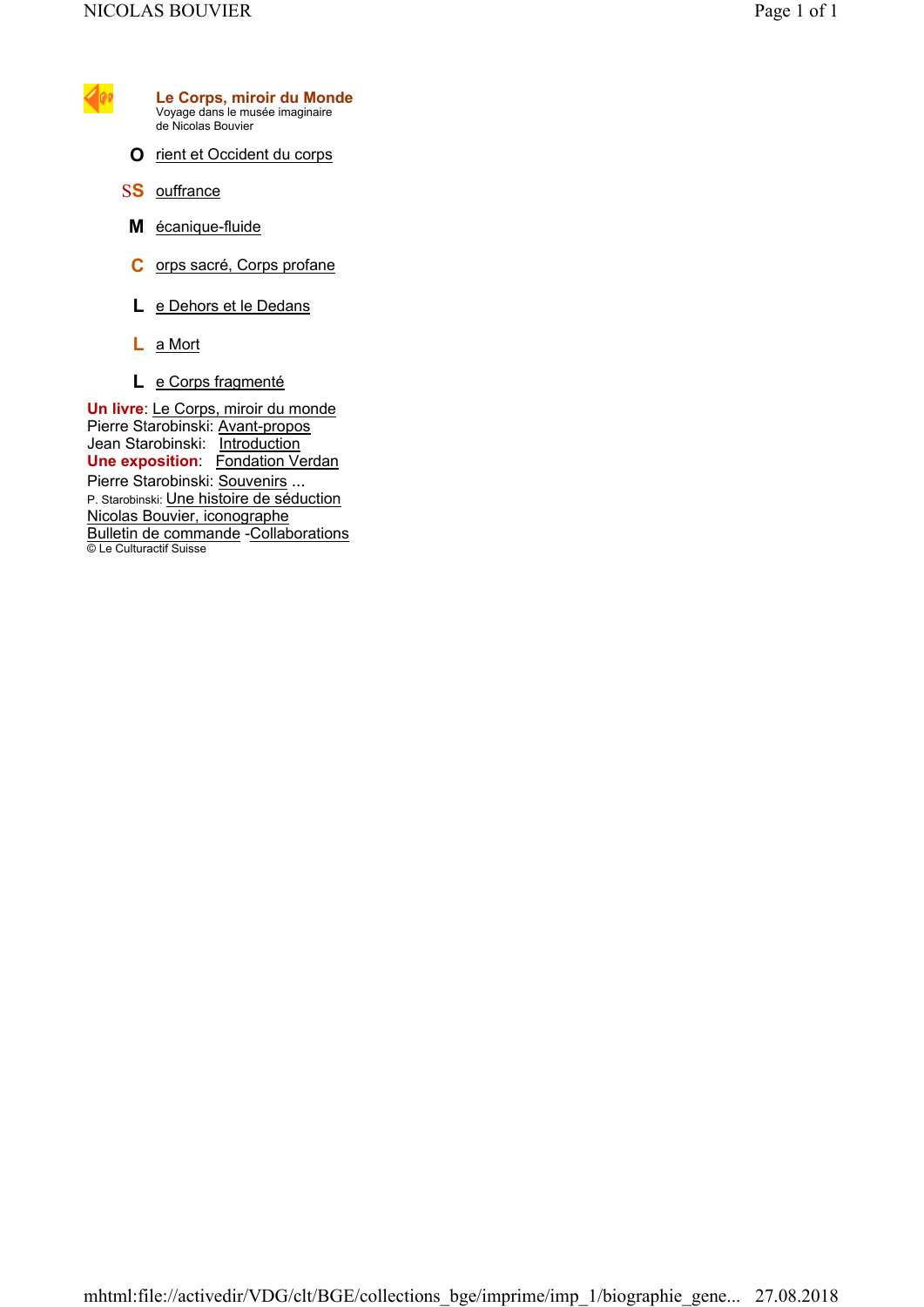#### mercredi 15 mai 2002

| ни<br>æ |  |
|---------|--|
|         |  |

Le Monde.fr

Rechercher

Rechercher  $\overline{\phantom{a}}$  depuis un mois  $\overline{\phantom{a}}$ 

ok

Vous identifier Vous inscrire

Créez gratuitement votre météo vos newsletters et autres



**•** LE MONDE | 15.05.02 | 10h40 ACTUALITES **•** MIS A JOUR LE 15.05.02 | 11h00 à la une Week-end "Nicolas Bouvier" à Carouge international europe Promenades et flâneries dans ce bourg près de Genève, sur les traces d'un écrivain à l'humeur france vagabonde. société régions Les eaux vives de l'Arve, séparant Genève la calviniste de Carouge la catholique, charrient cette carnet *"impatience du monde"* chère à Nicolas Bouvier. Pour nombre de Genevois, Carouge la Sarde a déjà le horizons goût de l'ailleurs. Rien d'étonnant, dans ces conditions, que l'écrivain à l'humeur vagabonde, poète aux analyses & semelles de vent et photographe à Tokyo, ait établi ici son atelier forums d'imagier-iconographe, là même où, dans les années 1960, des Envoyer<br>par email entreprises Imprimer ▽ immigrés italiens avaient décidé de poser leurs baluchons. communication aujourd'hui Des hauts de Carouge, il dominait la vieille ville, lieu des échappées météo belles et des virées au bout de soi-même. Revenu de ses lointaines sports pérégrinations, l'auteur de *L'Usage du monde*, disparu en 1998, puisait dans ce havre méridional la sciences lumière qui le comblait. Assis à sa table de travail, l'enfant de Genève (il était né au Grand-Lancy) y culture recherchait, avec *"son goût pour la non-mise en ordre",* illustrations et photographies, préférant, pour écrire, sa maison de Cologny. A Carouge, il fréquentait les bistrots où, au siècle dernier, ses ELYSEE 2002 compatriotes aimaient s'encanailler. Marlyse Pietri, directrice des éditions Zoé, se souvient : *"Nicolas*  (avec Tiscali) *aimait beaucoup retrouver ses amis dans les cafés, il appréciait l'atmosphère très humaine de*  version texte *Carouge."*"Nic", comme l'appelait son amie Ella Maillart, autre nomade helvète, affectionnait l'ambiance de La Bourse, une brasserie située sur la place du Marché. Quant à la vieille ville, il EDITION l'arpentait dans l'écho des *Rêveries du promeneur solitaire* d'un autre *"citoyen de Genève"*, Jean-ABONNES Jacques Rousseau. le desk les dépêches C'est à la fin du XVIII<sup>e</sup> siècle que Victor-Amédée III, duc de Savoie et roi de Sardaigne, décide de les dossiers transformer cette bourgade savoyarde en une cité rivalisant avec Genève. A cet effet, les plans établis les fiches pays par des architectes turinois viseront à lui donner une tonalité toute piémontaise avec ces maisons les basses à galeries en bois cachant cours intérieures et jardins. Aujourd'hui, les bars à vin se sont thématiques multipliés pour le plus grand bonheur d'une jeunesse épicurienne, échoppes et boutiques incitent à la la check-list flânerie. Dans cet univers d'artisans, d'antiquaires, de créateurs divers et de bougnats romands, on a les portfolios l'impression singulière *"d'explorer l'espace pour découvrir l'homme"*et de cheminer, pas à pas, en **CHAINES** compagnie de Nicolas Bouvier. éducation examens 2002 **De notre envoyé spécial Jean-Luc Toula-Breysse** finances forums interactif En TGV, Genève est à 3 h 30 de Paris. A partir de 78  $\epsilon$ , l'aller-retour, en tarif séduction (tél. : 0892 mots croisés / 35-35-35). L'office du tourisme réserve des forfaits "week-end" (prix par personne en chambre double jeux pour 2 nuits avec petits déjeuners, tél. : 00-41-22-909-7020) : notamment, au Belle Espérance ANNONCES (2 étoiles, 90 €), à L'Hermitage (3 étoiles, 100 €) et à l'Hôtel du Rhône, mythique palace repris par la emploi chaîne Mandarin Oriental, et dont le restaurant Neptune affiche une étoile Michelin (fermé samedi soir immobilier et dimanche). De Genève, on se rend à Carouge en tramway, lignes 12 ou 13. Déjeuner au Café des négociants, vieux bistrot. Exposition Nicolas Bouvier, "Le corps, miroir du monde", Musée de SERVICES newsletters Carouge, jusqu'au 2 juin, entrée gratuite, de 14 à 18 h. Lire, de Nicolas Bouvier, *La Guerre à huit ans*  (Zoé), *Routes et déroutes* (Métropolis), *L'Usage du monde*, *Chronique japonaise*(Payot). Autour de espace Nicolas Bouvier. Résonances, collectif (Zoé). Suisse, Guide vert (Michelin) et Guide du routard 2002 personnel (Hachette). aide et services qui sommes-**•** ARTICLE PARU DANS L'EDITION DU 16.05.02 nous ? LE Articles recommandés **QUOTIDIEN** 

mhtml:file://\\activedir\VDG\clt\BGE\collections bge\imprime\imp\_1\biographie\_gen... 27.08.2018